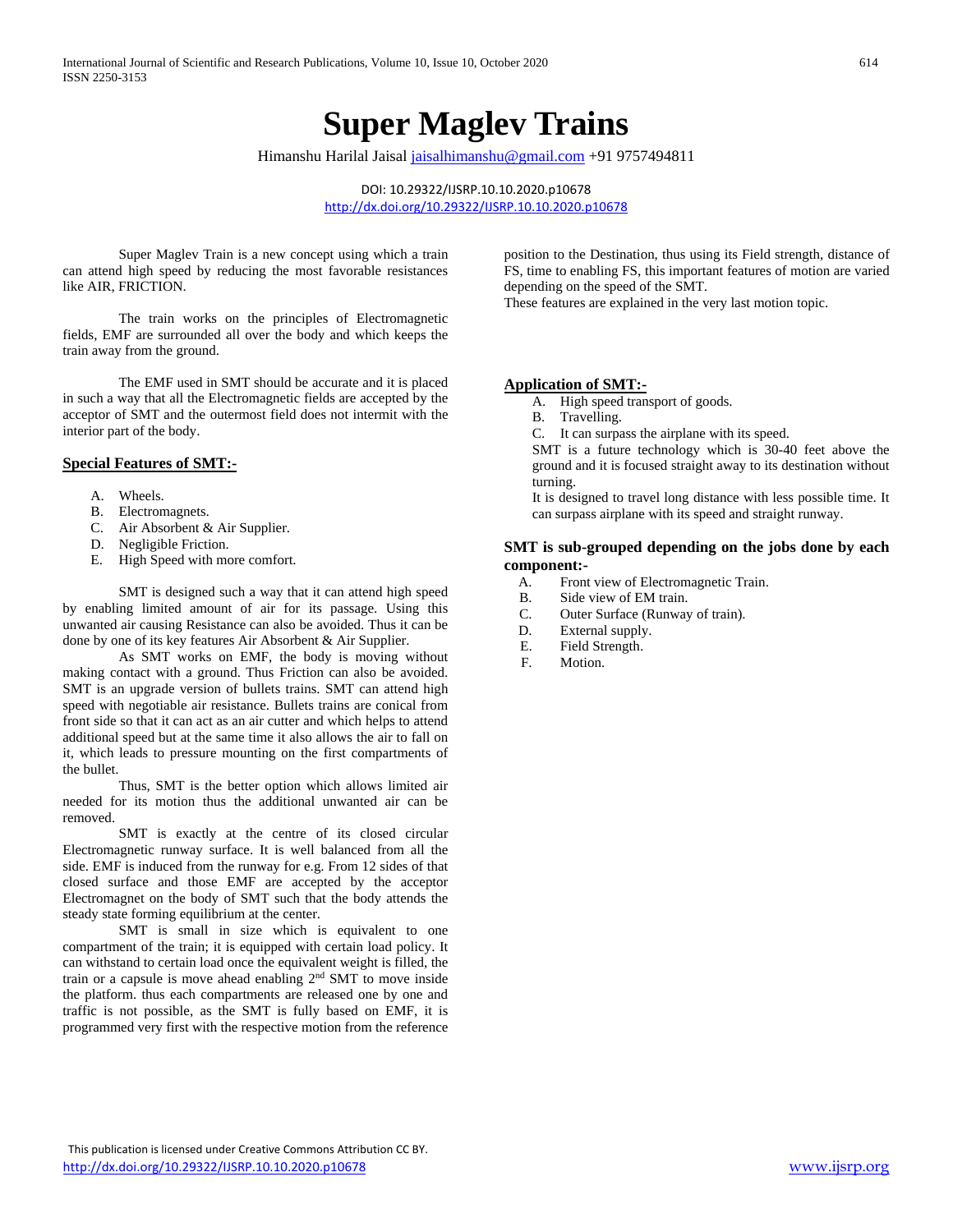#### **A. Front View of Electromagnetic Train:-**



### B. **Side view of Electromagnetic Train:-**



 **Figure 2**

#### **Figure 1**

- 1. Hexagon surface at the centre is the front view of Electromagnetic Train.
- 2. Runway consists of Electromagnet and Air Absorbent & Supplier region which are well separated with each other.
- 3. Electromagnets are present with specific gaps all over the body and are represented by the semicircle on the Runway (closed Surface).
- 4. Gaps between the Electromagnet are acting as Air Absorbent and Supplier, thus to control Aerodynamics.
- 5. Required amount of air is supplied through it, once the train is passed, air is again absorbed.
- 6. There is a secondary electromagnet attach on the train, so as to accept the Electromagnetic waves only at that specific region.
- 7. Wheels play a crucial role in landing the train.
- 1. The small boxes shown on the SMT are the acceptor Secondary Electromagnets.
- 2. When the Current pass through the Electromagnet, it charges and attracts the secondary electromagnet present on the SMT.
- 3. Since, the Train is under influence of electromagnet from all the sides, Equilibrium is attended by the train.
- 4. Thus the only factor affect the train is its load, which can be neglected by using single compartment train instead of 12 compartments.
- 5. Once the load limit exceeds, capsule is set into motion and next capsule is reported on the platform.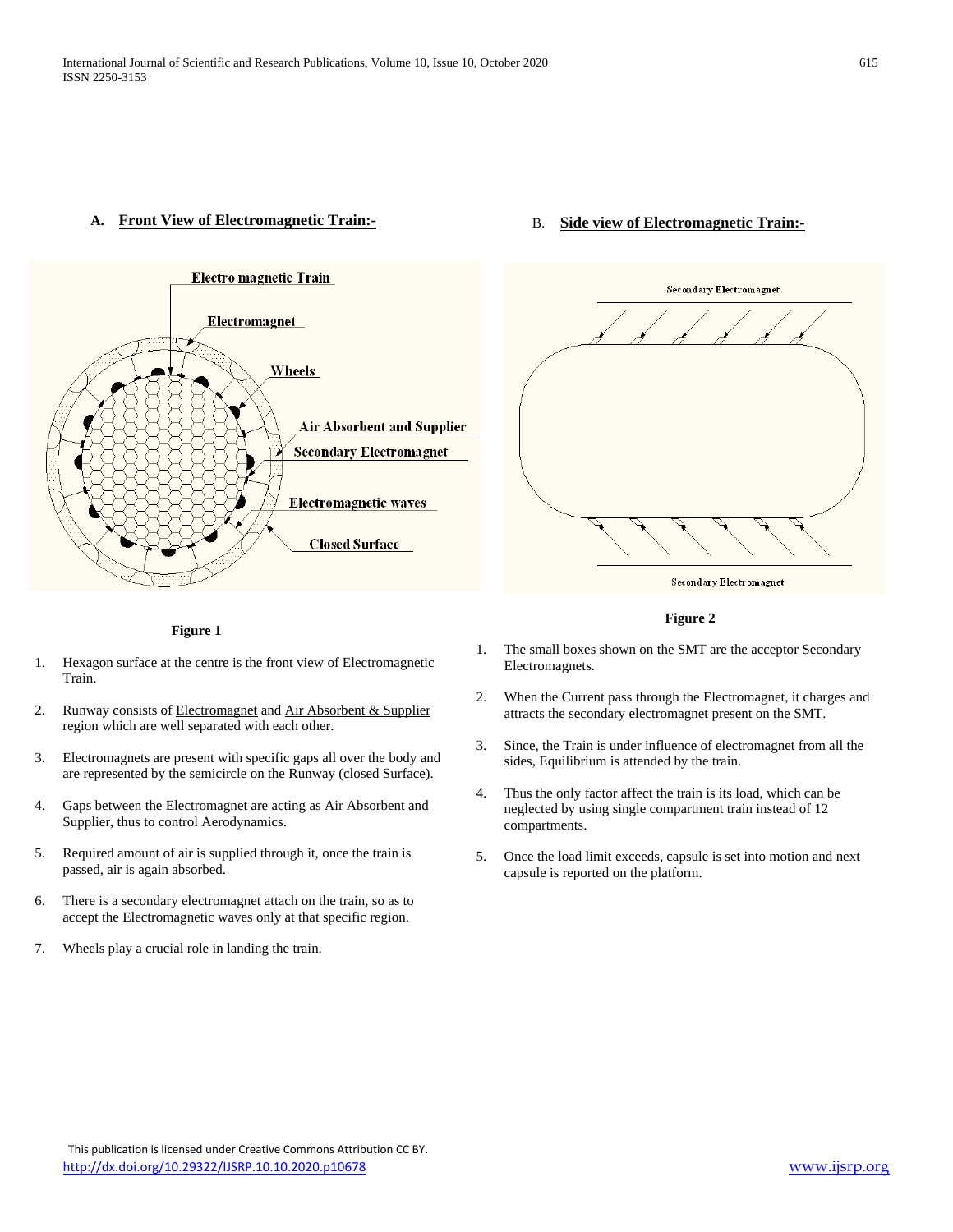### D. **External Supply:-**

#### **C. Outer Surface (Runway of train):-**



**Figure 3**

- 1. Electromagnets are divided into many sections, when body is lifted from its reference point; high Electromagnetic field is required through these sections of runway for the motion of the body.
- 2. While the body is in motion, the speed of SMT increases linearly with increase in the distance of field strength throughout the sections.
- 3. Thus this section plays an important role in adjusting speed of train.
- 4. These sections require the *Field strength, Time,* and *Distance of Field Strength* to be adjusted with respect to the movement of the train which is further explained in the Motion topic.
- 5. Thus current is supplied in SMT is similar to the functioning of LED lights when the body is in motion.
- 6. At specific location current is passed for few seconds to few minutes depending on the speed of SMT.
- 7. This current is allowed to move ahead, leaving behind the remaining section unmagnetized, (the portion which body had done with its acceleration).



#### **Figure 4**

- 1. When the body is resting, it requires strong field in order to come in motion, thus secondary method irrespective of High Field Strength can also be applied.
- 2. There are two cycles present below and above the train, which behaves like gears of cycle.
- 3.  $1<sup>st</sup>$  cycle move in anti clock wise direction, while  $2<sup>nd</sup>$  in clock wise direction, though there is a supporter attached on both the side, thus train is pushed in forward direction.
- 4. Once the SMT is set into motion, High Electromagnetic Field Strength is applied to attend high speed. Thus High Fields is 2nd step after the external supply.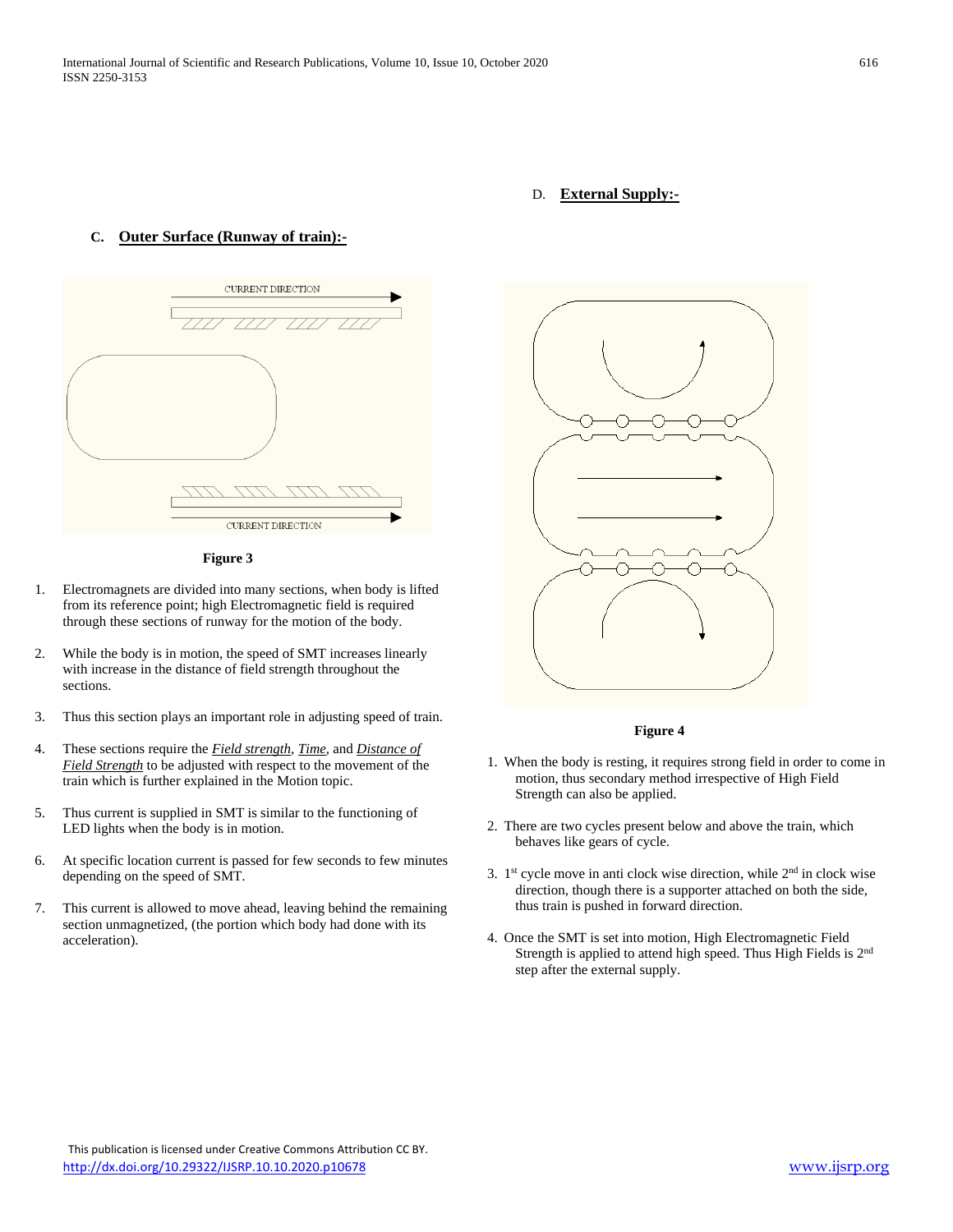## **E. Field Strength:-**



- **Figure 5**
- 1. As shown in the figure, Field Strength are varied with respect to the speed of the SMT.
- 2. At initial condition, when the body is in equilibrium state, External supply pushes the body and once the body is in motion high electromagnetic field strength is applied across it.
- 3. High field is necessary because of the heavy weight of SMT and its initial slow speed.
- 4. This high field try to accelerate the body linearly until it get its average speed, there after field strength is slowly decreased because at that instant body is already set in motion and moderate field strength is sufficient for further operations.
- 
- 5. When the body is to be stopped at the platform, its high field act as a repulsive factor for the SMT.<br>6. With high field the distance of the field strength is also minimized such that equilibrium state is for 6. With high field the distance of the field strength is also minimized such that equilibrium state is formed that too linearly.
- 7. Thus the Field Strength plays an crucial role by accelerating and decelerating the speed of SMT.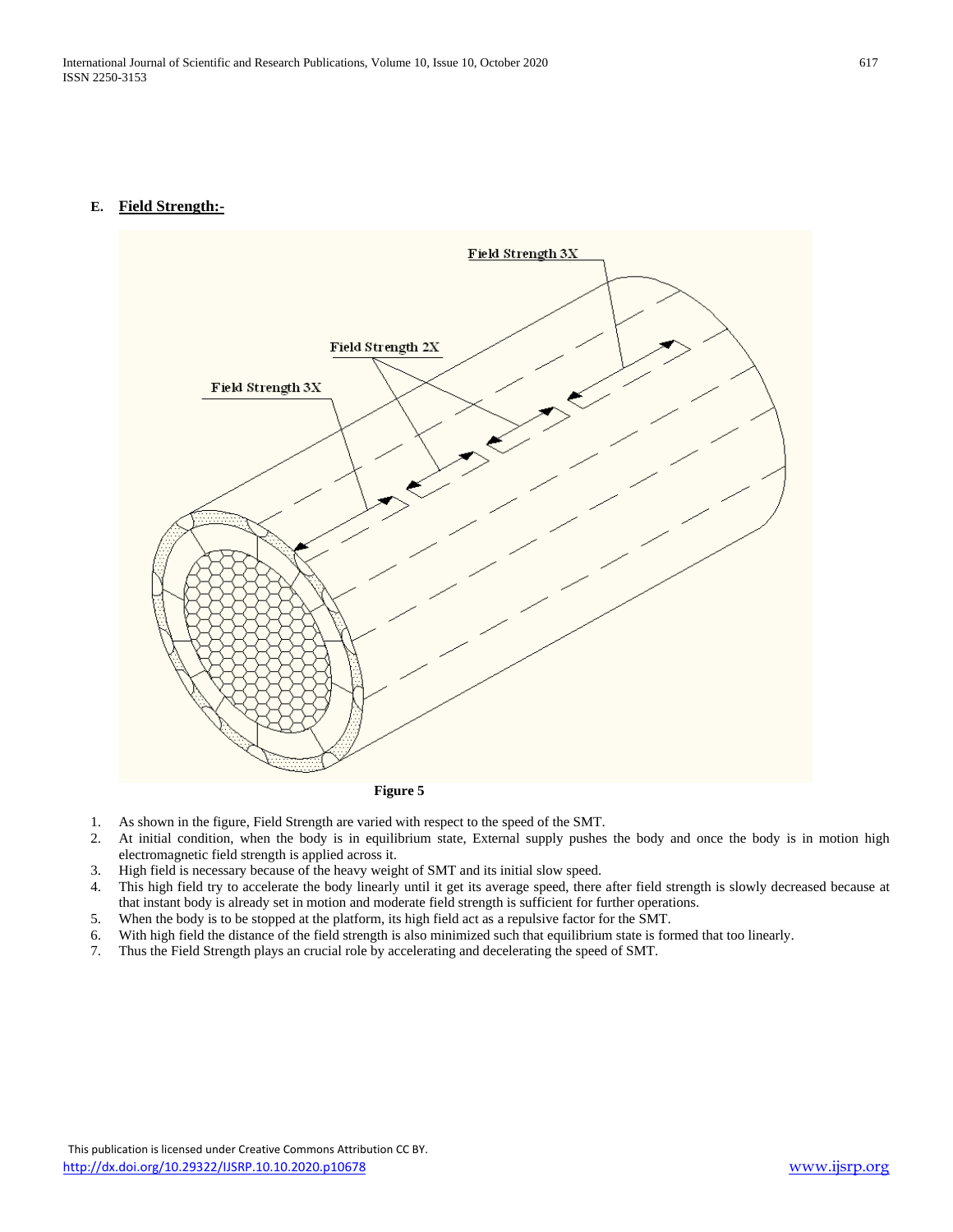## F. **Motion (Working of SMT):-**



When the current is applied across the apparatus, External supply region gets active, External supply uses the concept of bicycles gear, the two cycles moves in opposite directions as shown in the figure, it gradually pushes the SMT in forward direction, once the current reaches the closed runway surface, current is converted into magnetic fields by the electromagnets and thus Magnetic fields are induced.

These magnetic fields are attracted by the Acceptor Electromagnet on the SMT, due to these acceptors, no extra fields are surrounded in the background, and all this fields are focused only on the SMT.

Thus the field does not interfere with the interior and the exterior of the body.

Initially when high field strength is applied across the SMT, the speed of the body increases linearly, **Field strength** requires for the motion of the body should be high and distance of field strength should cover whole body such that body is attracted in forward direction

When the body attends certain speed, Field strength can be minimize because the field is much stronger for the moving body. A bit smaller field strength is sufficient for the motion of the body and ultimately distance of field strength is increased such that it covers certain additional distance from the moving body, and which forces the body move forward with more speed. Similarly timing is also an important factor, as discuss earlier this train uses concept of LEDs, when output is 1 LED glows, and when output is zero it again vanishes. Thus proper timing is a must. Which are represented in below table.

Air absorbent and supplier were also discussed earlier, when a bullet train runs there are some repulsive factors acting on it i.e. Air, once the body is in motion, front side of the body is opposed by the air and which results in heating. Thus they are build in such a way that they can act as an air cutter, due to which it is pointed from the front side and gain some speed.

But in this case, SMT uses required amount of air proportionally with its field strength distance, which goes on increasing when the body accelerates from the reference position. It doesn't mean that the body is in vacuum, it just clears the way of the body by limiting the air inside the closed surface thereafter the unwanted air is again absorbed by air absorber, it also works on the principle of field strength thus when field strength is on the verge to vanish, air is again absorbed by the Air Absorber. Thus Air absorber and Supplier plays an important role in the motion of the SMT.

In order to land body successfully and safely, Field strength distance is minimized with increasing its field strength and time. Once the field strength is high, body tries to cooperate with the field simultaneously time is also increasing which helps SMT to acquire its equilibrium state.

Thus when the platform is near, body slow down and wheels are released by the body in order to attend safe landing, body is acting on the wheels just before the body is coming to rest, it is used as a safety precautions and finally train is stops at the exact point where it should be. And finally when the SMT is in equilibrium state it rest on the wheel and electromagnets are turned off.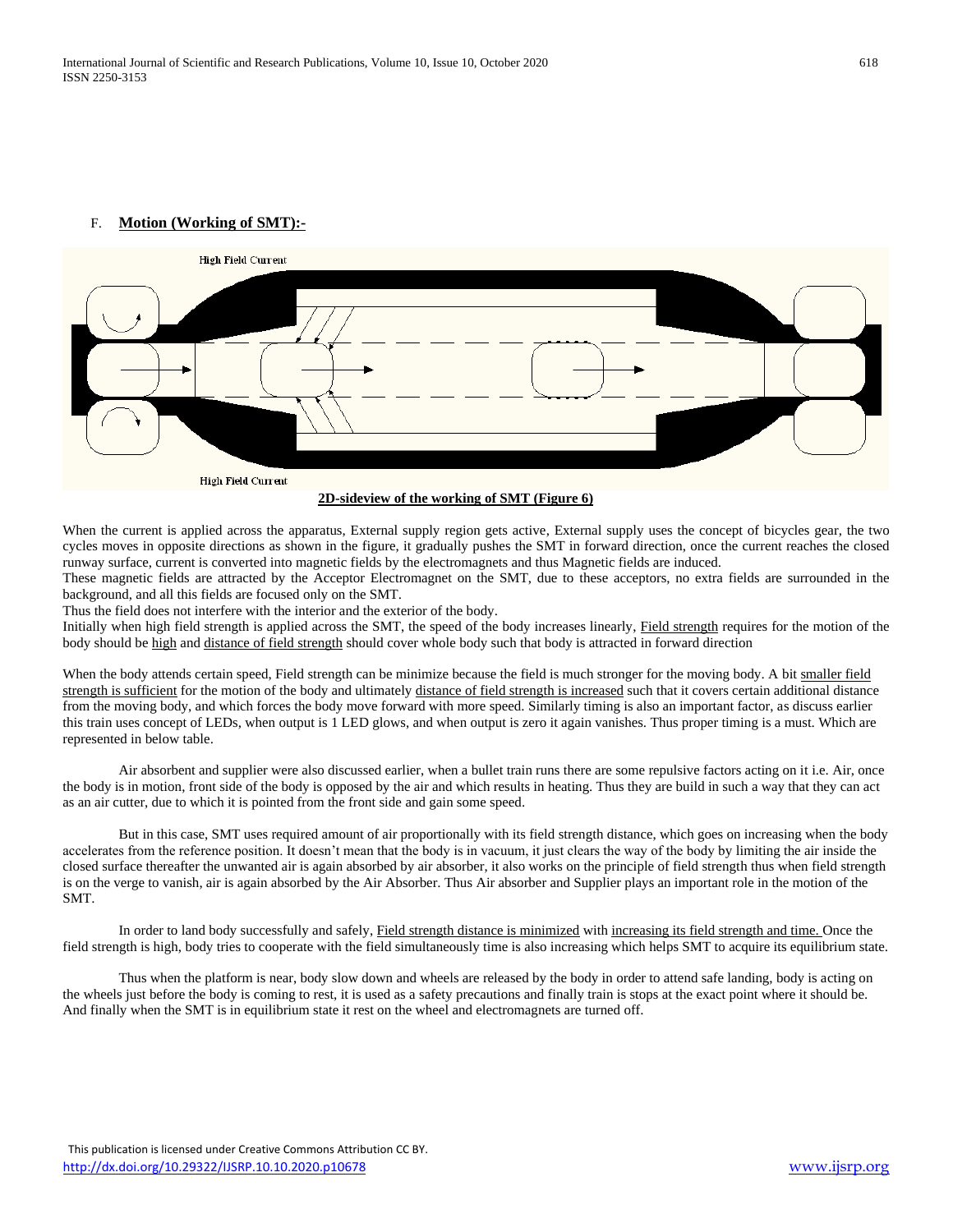As Discussed earlier this train is completely automatic, once the coding is right, human error may not occur in this train.

# **Field Strength at initial condition**

| Distance of FS        | Y   |  |
|-----------------------|-----|--|
| Time                  | 2Y  |  |
| <b>Field Strength</b> | 27. |  |



## **Moderate Speed**

| Distance of FS        | 2X |
|-----------------------|----|
| Time                  |    |
| <b>Field Strength</b> | 7  |



## **High Speed**

| Distance of FS        | 3Z  |
|-----------------------|-----|
| Time                  | Y/2 |
| <b>Field Strength</b> | Z   |